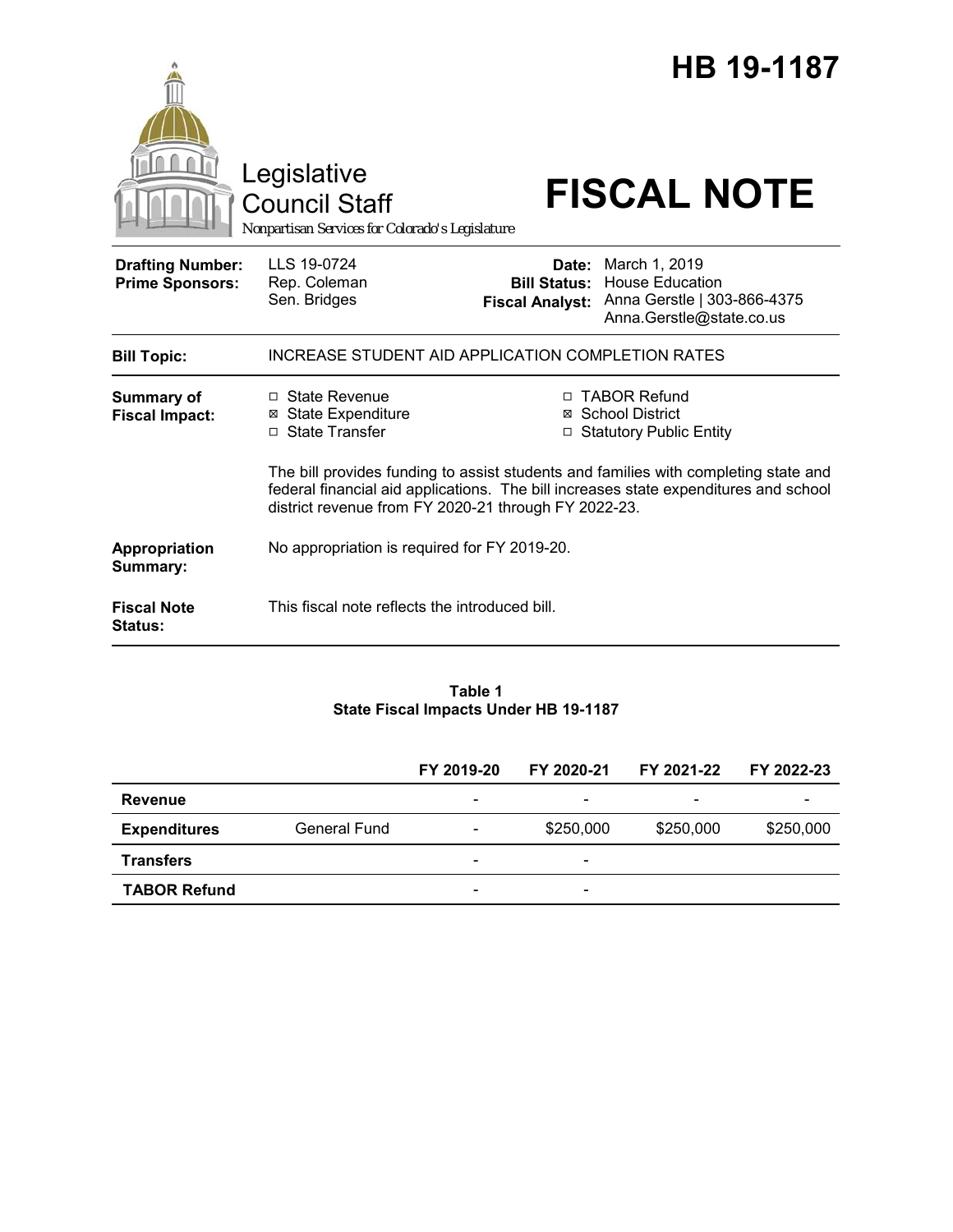March 1, 2019

# **Summary of Legislation**

The bill requires that the General Assembly appropriate \$250,000 per year in FY 2020-21, FY 2021-22, and FY 2022-23 for the State Board of Education to distribute to local education providers that receive a school counselor corps grant. Local education providers must use the additional funding to :

- develop and distribute information regarding the process for and benefits of completing the Free Application for Federal Student Aid (FAFSA), and state financial aid applications;
- training school counselors on best practices to support students and families with filling out the FAFSA and state financial aid applications, with an emphasis on supporting communities with historically low completion rates; and
- organizing opportunities for students and families to meet with stakeholders who assist in completing the FAFSA and state financial aid applications.

The bill requires that a comparison of the number of students who completed the FAFSA and state financial aid applications each year a grant is awarded be included in the annual report submitted to CDE by grant recipients. The bill is repealed July 1, 2024.

## **Background**

The School Counselor Corps Grant Program was created in 2008 to increase the availability of school-based counseling and increase the graduation rate and percentage of students who continue into postsecondary education. Since the program's inception, 427 secondary schools, representing 101 districts, have participated. For FY 2018-19, the program was appropriated about \$10.0 million from the State Education Fund, and 2.0 FTE. CDE may use up to 3 percent of the appropriation for administrative expenses.

## **State Expenditures**

The bill increases state General Fund expenditures in the Colorado Department of Education (CDE) by \$250,000 annually in FY 2020-21 through FY 2022-23. This funding will be distributed to grant recipients. The number of local education providers awarded a grant has ranged from 10 to 25 per year, with some education providers serving multiple sites.

CDE will incur additional workload to distribute the funding to local education providers that receive a school counselor corps grant, and to incorporate additional information into the annual grant program report. This workload can be accomplished within current appropriations. The fiscal note assumes that CDE will not be required to provide subject matter expertise to grantees related to student financial aid completion methods and process. Should that expertise be required, the costs will not exceed 3 percent of the appropriation (\$7,500), as is specified under current law for the school counselor corps grant program appropriation.